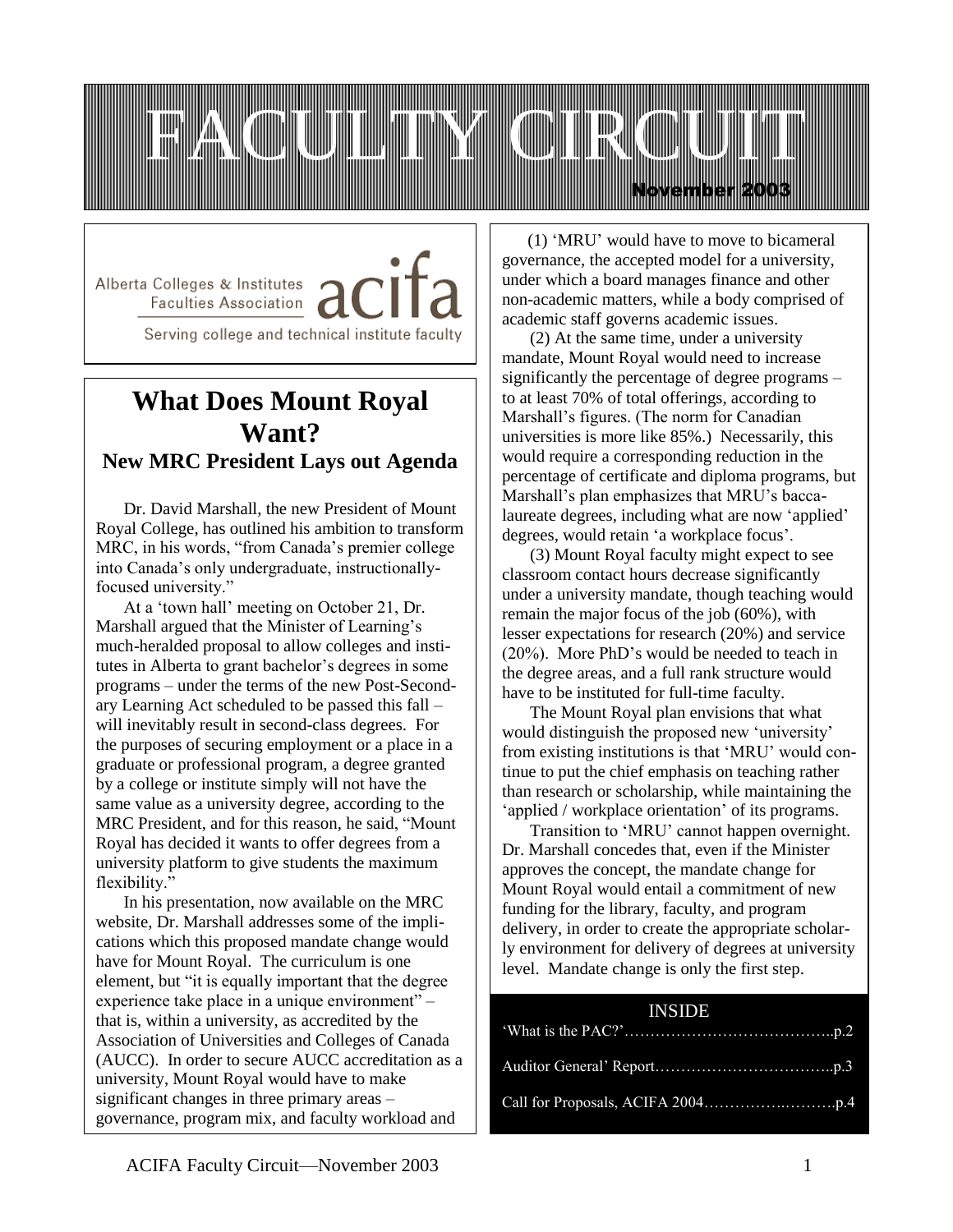# **What is the PAC?**

by Rocky Wallbaum, ACIFA VP Professional Affairs

# In 1989, ACIFA established the **Professional Affairs**

*Indicts individually incorportional and professional needs*  $\ell$ of the individual or institutional members of ACIFA. **Committee** (PAC). According to the ACIFA Handbook, the PAC *provides a forum for discussing matters that affect a) the quality of teaching and* 

## **Where does the PAC fit into ACIFA?**

The PAC reports to Presidents' Council, which sets all policy and direction for the ACIFA. The Chair of the PAC sits as VP on the ACIFA Executive, which also reports to Presidents' Council.

## **How much does it cost to run the PAC?**

Not including the cost of office staff support for the PAC's efforts, the annual budget for 2003-04 is around \$14,500 (for 2003-04), or about 4% of the total ACIFA annual budget.

## **What does the PAC do?**

- $\checkmark$  Maintains a database comparing funding levels and structures among institutions.
- $\checkmark$  Selects and oversees the committee which organizes the ACIFA Spring Conference.
- $\checkmark$  Selects the committee to judge entries for the ACIFA Morgex Award for Innovation in Teaching.
- $\checkmark$  Makes recommendations for managing the Alberta Post-Secondary Education Trust Fund.

## **What can the PAC do for me?**

The PAC's network of PD professionals aims to give faculty members at member institutions enhanced access to cost-effective and proven PD activities. Members often discuss their experience with trainers and speakers. When a representative contracts a workshop based on peer reports at PAC, individual associations can expect a quality speaker at reasonable cost.

#### **How can I get involved in the PAC?**

- $\checkmark$  Get involved at your own institution by joining the committee that reviews applications for support.
- $\checkmark$  Review your association's copy of the comparison document and lobby your college to seek more PD funding during their next round of negotiations.
- $\checkmark$  Submit a nomination for an ACIFA MORGEX Innovation in Teaching Award..
- $\checkmark$  Get your colleagues together to submit a team application.
- $\checkmark$  Look around and see what's working at your institution.
- $\checkmark$  Send in a proposal to present a session on new practices and approaches at this year's ACIFA Conference in Jasper, May 30 – June 2, 2004.

#### **Why does ACIFA have a PAC, anyway?**

The PAC helps faculty associations and PD professionals keep up with what's happening in the province. Communicating with colleagues has led to increased cooperation between institutions, lowering the cost of PD events and making them more affordable for individual faculty members. Individual associations adopt or modify proven programs for orientation and ongoing faculty support to meet particular needs. Information assembled by the PAC has been used in negotiating increased funding for P.D. at member institutions.

## **The future for the PAC**

- $\checkmark$  Continuing to enhance the annual ACIFA Conference through increased efficiency and better cooperation.
- $\checkmark$  Increasing fund-raising to provide a larger Alberta Post-Secondary Education Trust Fund to sponsor scholarships for individual faculty members in the province.
- $\checkmark$  Encouraging more interaction between member institutions to deliver quality in-service programs.
- $\checkmark$  Initiating partnerships among institutions to more effectively deliver proven programming to institutions which lack the resources to create those opportunities on their own.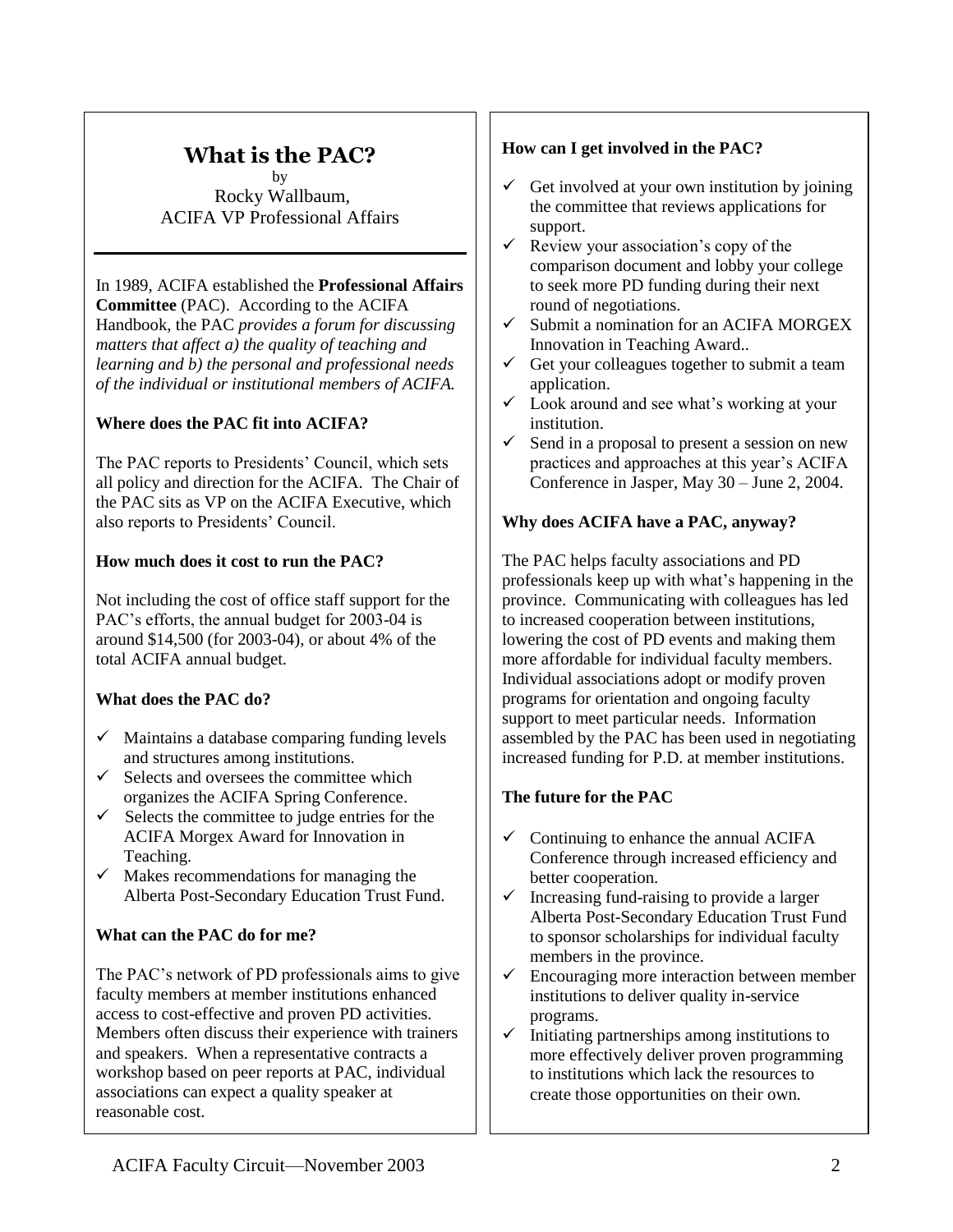## **Auditor General's Report, 2002- 2003 Recommendations for Alberta Learning**

 The Auditor General's Annual Report, 2002-2003, which came down recently, contains a number of recommendations concerning Alberta Learning. (This is the Report which, famously, revealed that the net assets of the Alberta School Foundation Fund, that is, the accumulated excess of school property tax collections over distributions to school jurisdictions, amounted to \$65 million, as at March 31, 2003.) Some of the A-G's recommendations address post-secondary issues:

*We recommend that the Department of Learning improve one of the core performance measures (public satisfaction with the affordability of the learning system) that reports its progress in delivering high quality learning opportunities***.** (page 223)

For the first goal in the Ministry's 2002-2005 Business Plan – *high quality learning opportunities* – outcomes include:

- *the learning system is affordable*
- *financial need is not a barrier to learners participating in learning opportunities*.

To measure how well these outcomes are achieved, the Ministry employs an annual survey which asks Albertans if they agree that *the learning system is within the means of most Albertans*. (In 2001, 75% agreed, but the figure dropped to 63% in 2002, and to 52% this year.)

 ACIFA has argued repeatedly in consultations on the Learning Business Plan that this survey question is of only limited utility as a performance measure. The A-G agrees:

> *Through this question, the Department is trying to measure affordability for three different parties (students, taxpayers and government) and for three different components (basic education, post-secondary and apprenticeship). Since the question tries to measure so many different aspects of affordability, stakeholders can't tell what caused the decrease in results*.

In any case, as the Auditor General concludes, this survey of public perception is an indirect way, at best, to measure and report what is actually happening in the learning system. [The Ministry itself maintains *that other, more direct indicators contradict part of the survey results and show that post-secondary education is affordable to students*.] The Auditor General draws the obvious conclusion -- without appropriate core performance measures for the stated goal, *the Legislative Assembly may* 

#### *We recommend that the Department of Learning improve its grant processes.* (p. 231)

 The Auditor General notes that, in addition to providing operating grants to post-secondary institutions, the Ministry *periodically provides grants on the condition that they be used for a specified purpose*. However, contrary to sound practice, the Ministry has approved conditional grants 'before defining the nature and extent of the commitment or establishing accountability criteria.' For example, Alberta Learning provided \$28.4 million of Faculty Staff Attraction and Retention grants to institutions in 2001, *but didn't establish accountability reporting requirements until 2002, at which point most of the funds had already been spent*.

 Nor has Alberta Learning ensured that realistic target dates are established for spending of grant funds and achievement of program outcomes. The Ministry provided one-time Access grants to institutions of \$14 million in 2000-2001, without specifying any deadlines for their use. The problem the Auditor General sees with this is that, *without reasonable deadlines for use of grant funds, the benefits of the grant may not be realized and surplus funds not returned or redirected*.

*We recommend that the Department of Learning require public post-secondary institutions to comply with the Tuition Fee Policy. We also recommend that the Department clarify the methodology for applying the Policy***.** (p. 226)

 The Tuition Fee Policy, which applies to every public post-secondary institution in Alberta except the Banff Centre, requires that tuition fee revenue shall not exceed 30% of the net operating expenditures of an institution. Regulations cover the calculation of the 30% cap and of the allowable annual increase.

 The A-G finds that the calculations under the Policy need to be clarified: *Each institution and stakeholder needs to have a common understanding of the Policy to determine compliance.* Alberta Learning is finding the Policy difficult to administer, due to the incompatibility of academic and fiscal timelines: *Because the cap calculation is based on actual figures, the cap calculation is done after the institution's year-end. By the time a Board has determined that the institution is over the cap, the Board has already approved and implemented the increase for the following year*. Under the circumstances, the Ministry has been forgiving non-compliance by institutions *for at least one year following the year that non-compliance is discovered*. The A-G draws the conclusion that without a clear methodology and processes in place to ensure compliance, the objectives of the Tuition Fee Policy may not be met.

*make incorrect conclusions about the Department of*